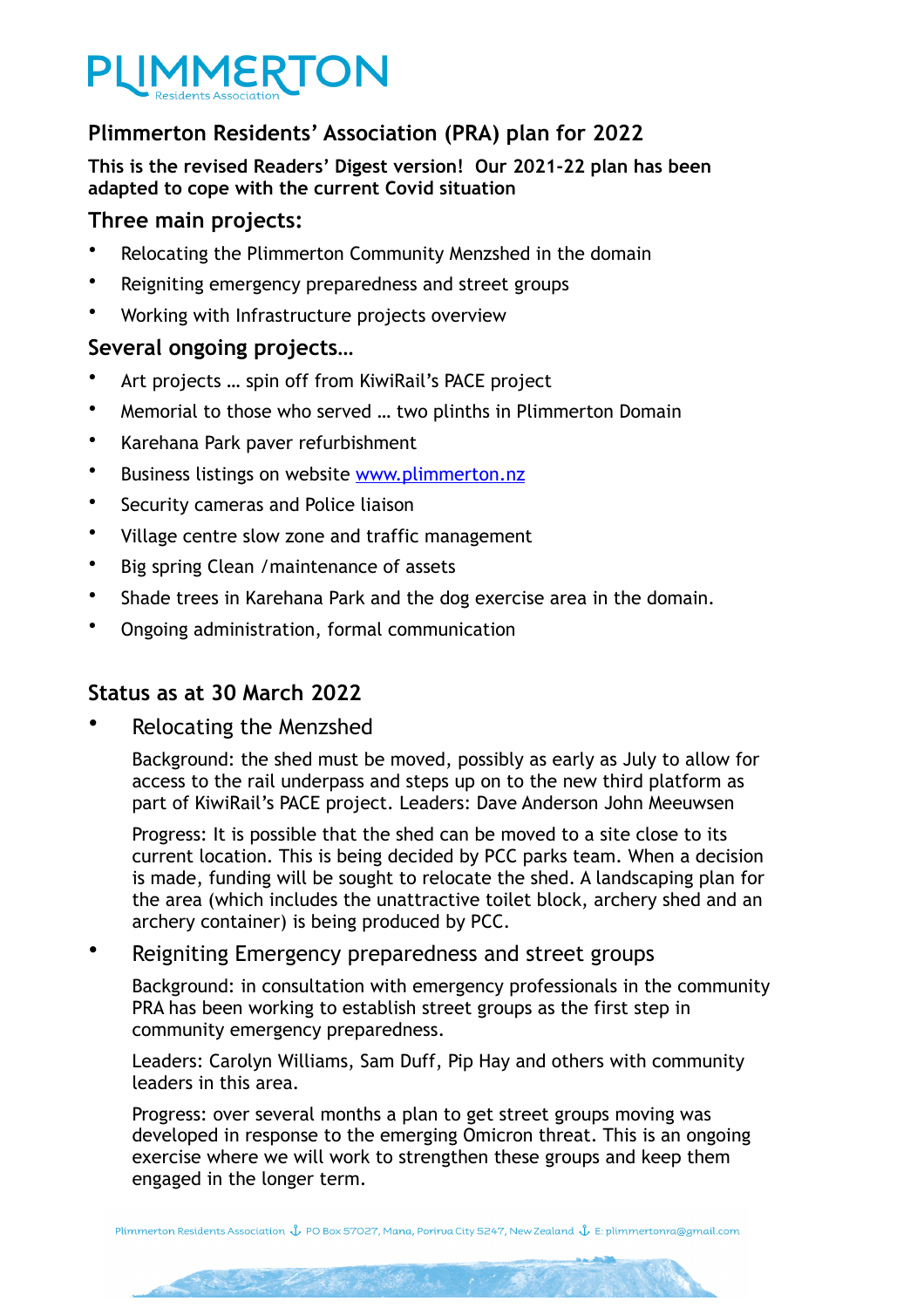

## • **Working with infrastructure projects overview**

Background: KiwiRail's PACE project and other developments here are impacting on parking, access and other areas of life. PRA has initiated the setting up of a group to oversee a coordinated response to these impacts. The group includes PCC's traffic planning team and dedicated planning assistance. More than 30 areas of impact have been identified and short and longer term solutions are being worked on. Initially these involve safety on and around the station area, safety in construction zones, temporary and permanent access plus directional and safety signage. Leaders: Robin Jones is leading our liaison with all the other agencies involved including Metlink, KiwiRail, Waka Kotahi, PCC

Progress: several meetings and walkabouts have resulted in common understandings. Some of the solutions required need immediate attention to indicate closures and alternative routes over Easter when major works are planned. During this time the underpass temporarily off limits and the Steyne Ave crossing permanently closed.

#### **Other projects**:

• **Two Art projects** following on from the KiwiRail PACE project. PRA is discussing with local professional artists the possibility of reproducing landscapes on large panels to go behind the third platform on/out from the wall of the steam train sheds.

PRA is also organising for two murals to be created by local schoolchildren to be opened when the project is complete. KiwiRail has agreed to fund the production of these murals. We are working with Bill Inge of PCC to finalise costings for both these projects. Leader: Robynne McIntyre

- **Two Memorials** to those who served will be created for Plimmerton Domain. They will be made from sections of the old Airlie Road bridge. Allan Dodson will provide local stories and photos. A plaque on the top of each plinth will be complemented by photo and story panels on the sides and front. These plinths will go at the southern end of the domain near the station and the northern end near the bridge entrance. They will be exactly like the history plinth outside the dog exercise area in Plimmerton Domain. Leaders: Carolyn Williams, Allan Dodson
- **Karehana Park pavers** will be restored so they can be read. Leaders: Roger Johnson and Dave Anderson with Bill Inge. PRA will fund from park funds.
- **Business listings on website** can be an income earner for the PRA**.** Rudi Grace is developing a plan for this and has been liaising with designer Anne Johnston to get costs for adjustments to the website to make this section more responsive and useful to businesses. Leader: Rudi
- **Security cameras and Police liaison**. The security cameras need assessment and attention. Our regular liaison with Police needs boosting. This needs to be looked at with urgency. Leader: David Verrinder

Plimmerton Residents Association & PO Box 57027, Mana, Porirua City 5247, New Zealand & E: plimmertonra@gmail.com

Salle to any of